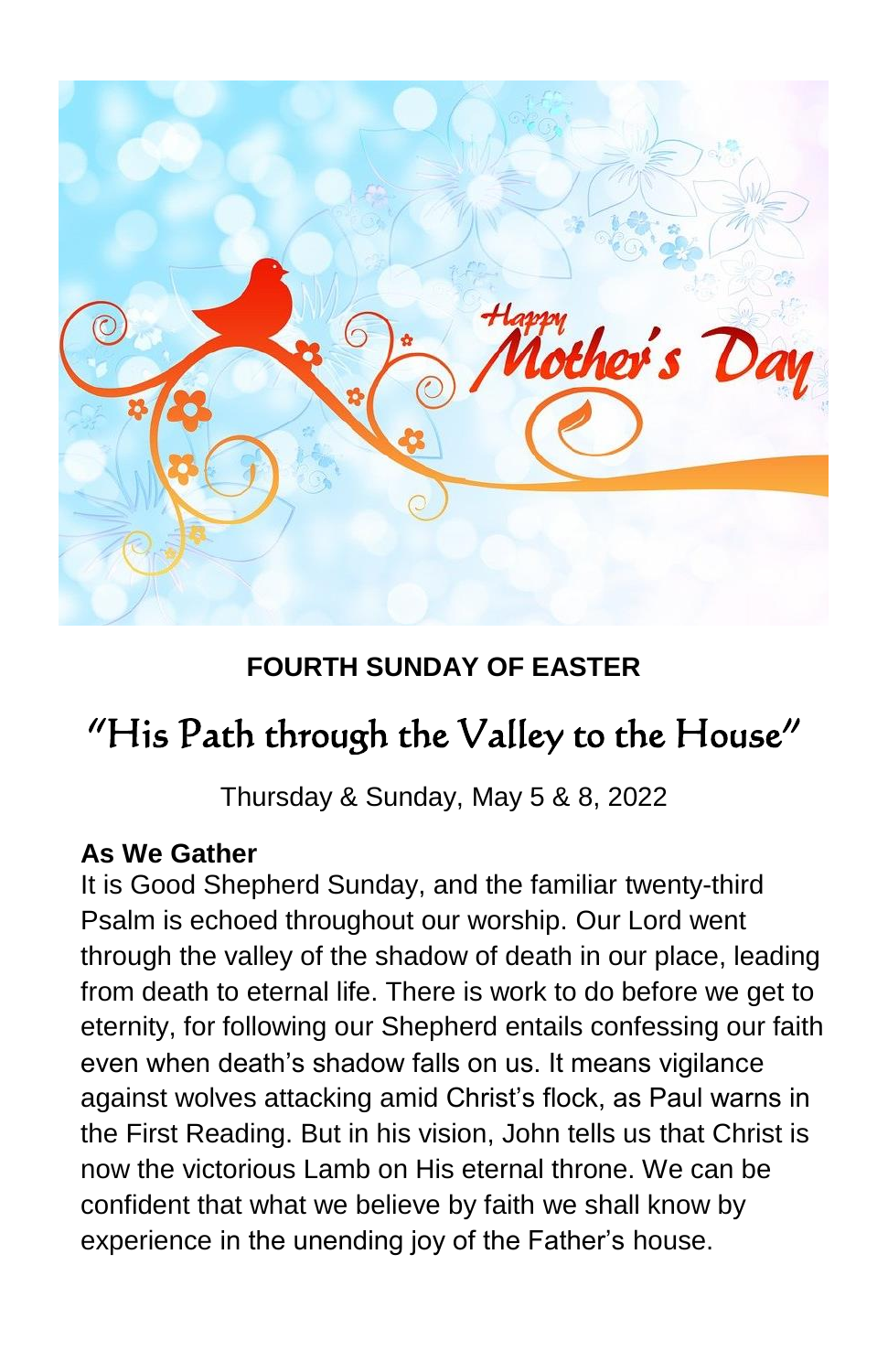# **10:45 AM Pre-Service Song** "God Of Wonders"

- **6:30 PM & 8:15 AM Opening Hymn**"Savior, like a Shepherd Lead Us" *LSB* 711
- **10:45 AM Opening Song** "Today Is The Day"

### **Invocation**

P: In the name of the Father and of the Son and of the Holy Spirit. **C: Amen.**

# **Easter Acclamation**

P: Alleluia! Christ is risen! **C: He is risen indeed! Alleluia!**

# **Opening Sentences** *Psalm 23:1, 6b; Revelation 7:17*

- P: The LORD is my shepherd; **C: I shall not want.**
- P: For the Lamb in the midst of the throne **C: will be their shepherd,**
- P: and God will wipe away every tear from their eyes.
- **C: And I shall dwell in the house of the LORD forever.**

# **Confession and Absolution**

- P: Our help is in the name of the Lord, **C: who made heaven and earth.**
- P: I said I will confess my transgressions unto the Lord,
- **C: and You forgave the iniquity of my sin.**
- P: Lord, our God, **C: we confess that we have strayed from hearing the voice of Your Son, our Shepherd, who went through death to eternal life for us. We have failed to trust in You fully. We have sinned in our thoughts, words, and deeds. Forgive us and renew in us faith and trust. Grant us to hear anew our Shepherd's voice and to follow wherever He leads, until we see Him with You in Your eternal house.**
- P: Fellow sheep within Christ's fold, our Lord Jesus was God's sacrificial Lamb and has gone through death, paying for the sins of all people, and He now reigns in eternity. Therefore, in His stead and by His command, I forgive you all your sins in the name of the Father and of the Son and of the Holy Spirit. **C: Amen.**

# **Introit**

P: I am the good shepherd. I know My own and My own know Me, and I lay down My life for the sheep.

*Hymn "I Am Jesus' Little Lamb" [St. 1]: LSB 740*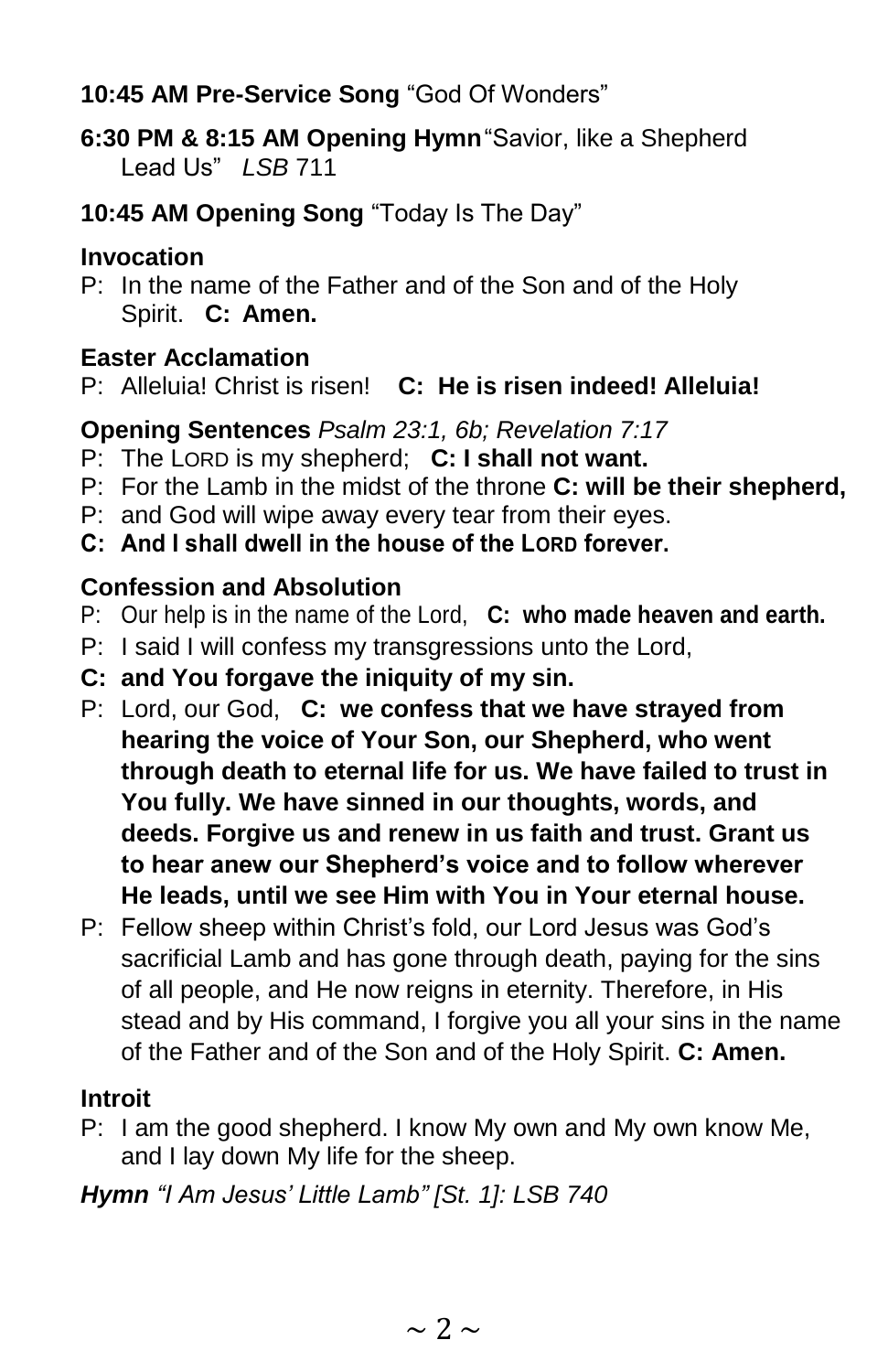- **1. I am Jesus' little lamb, Ever glad at heart I am; For my Shepherd gently guides me, Knows my need and well provides me, Loves me ev'ry day the same, Even calls me by my name.**
- P: He chose David His servant and took him from the sheepfolds;
- **C: from following the nursing ewes He brought him to shepherd Jacob His people, Israel His inheritance.**
- P: With upright heart he shepherded them
- **C: and guided them with his skillful hand.**
- P: But we Your people, the sheep of Your pasture, will give thanks to You forever;
- **C: from generation to generation we will recount Your praise.**

*Hymn "I Am Jesus' Little Lamb" [St. 2]*

*2. Day by day, at home, away, Jesus is my staff and stay. When I hunger, Jesus feeds me, Into pleasant pastures leads me; When I thirst, He bids me go Where the quiet waters flow.*

Public Domain

- P: Glory be to the Father and to the Son and to the Holy Spirit; as it was in the beginning, is now, and will be forever. Amen.
- **C: I am the good shepherd. I know My own and My own know Me, and I lay down My life for the sheep.**

*Hymn "I Am Jesus' Little Lamb" [St. 3]*

- *3. Who so happy as I am, Even now the Shepherd's lamb? And when my short life is ended, By His angel host attended, He shall fold me to His breast, There within His arms to rest.*
- **6:30 PM & 8:15 AM Hymn of Praise** "The Lord's My Shepherd, I'll Not Want" *LSB* 710
- **10:45 Song of Praise** "Mighty to Save"

# **Salutation**

P: The Lord be with you. **C: And also with you.**

# **Prayer of the Day**

- P: Lord Jesus, our Good Shepherd, who has gone victoriously through death and into eternity for us,
- **C: lead us through whatever trials may befall us here in time until we join to praise You in our Father's house;**
- P: for You live and reign with the Father and the Holy Spirit, one God, now and forever. **C: Amen.**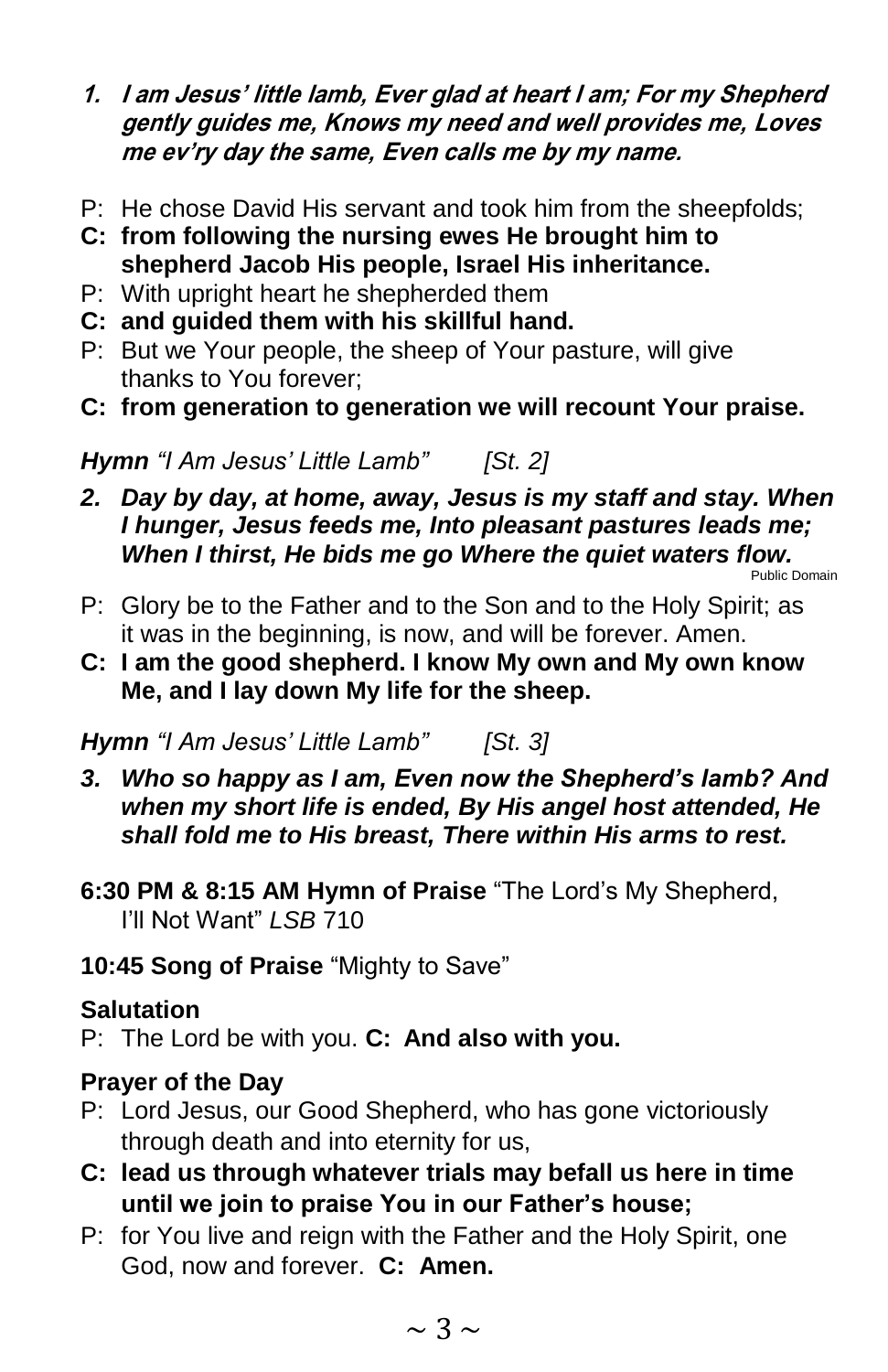**8:15 & 10:45 AM Special Music** "For God So Loved the World"; *words and music by Joseph M. Martin.* Performed by Adult Choir

**First Reading** *Acts 20:26–35 (after the reading)…*

L: This is the Word of the Lord. **C: Thanks be to God.**

# **Epistle** *Revelation 7:9–17*

*(after the reading)…*

L: This is the Word of the Lord. **C: Thanks be to God.**

L: Please stand as you are able for the reading of the Holy Gospel.

# **Holy Gospel** *John 10:22–30*

- P: The Holy Gospel according to St. John, the tenth chapter.
- **C: Glory to You, O Lord.** *(after the reading)…*
- P: This is the Gospel of the Lord. **C: Praise to You, O Christ.**

# **Children's Message and Celebrate Song**

- **6:30 PM & 8:15 AM Hymn of the Day** "The King of Love My Shepherd Is" *LSB* 709
- **10:45 AM Sermon Song** "Your Grace Is Enough"
- **Sermon 'Whose Voice Do You Hear?'** *John 10:22-30*

# **Apostles' Creed**

# **Prayer of the Church** *Psalm 23*

- P: Let us pray for ourselves, the Church around the world, and all people in their various conditions. We pray for those who do not listen to the voice of the Good Shepherd, asking the Holy Spirit to give them opportunity to come to faith and join us in saying:
- **C: The LORD is my shepherd.**
- P: We pray for all who lack the food, clothing, and shelter that they need for a fully human life, asking our Father in heaven to meet their needs using His caring people, including ourselves, for we are confident: **C: I shall not want.**
- P: We pray for those falsely imprisoned or denied true justice, asking our Lord to free them and open doors of opportunity for them, as He so graciously has done for us:
- **C: He makes me lie down in green pastures. He leads me beside still waters.**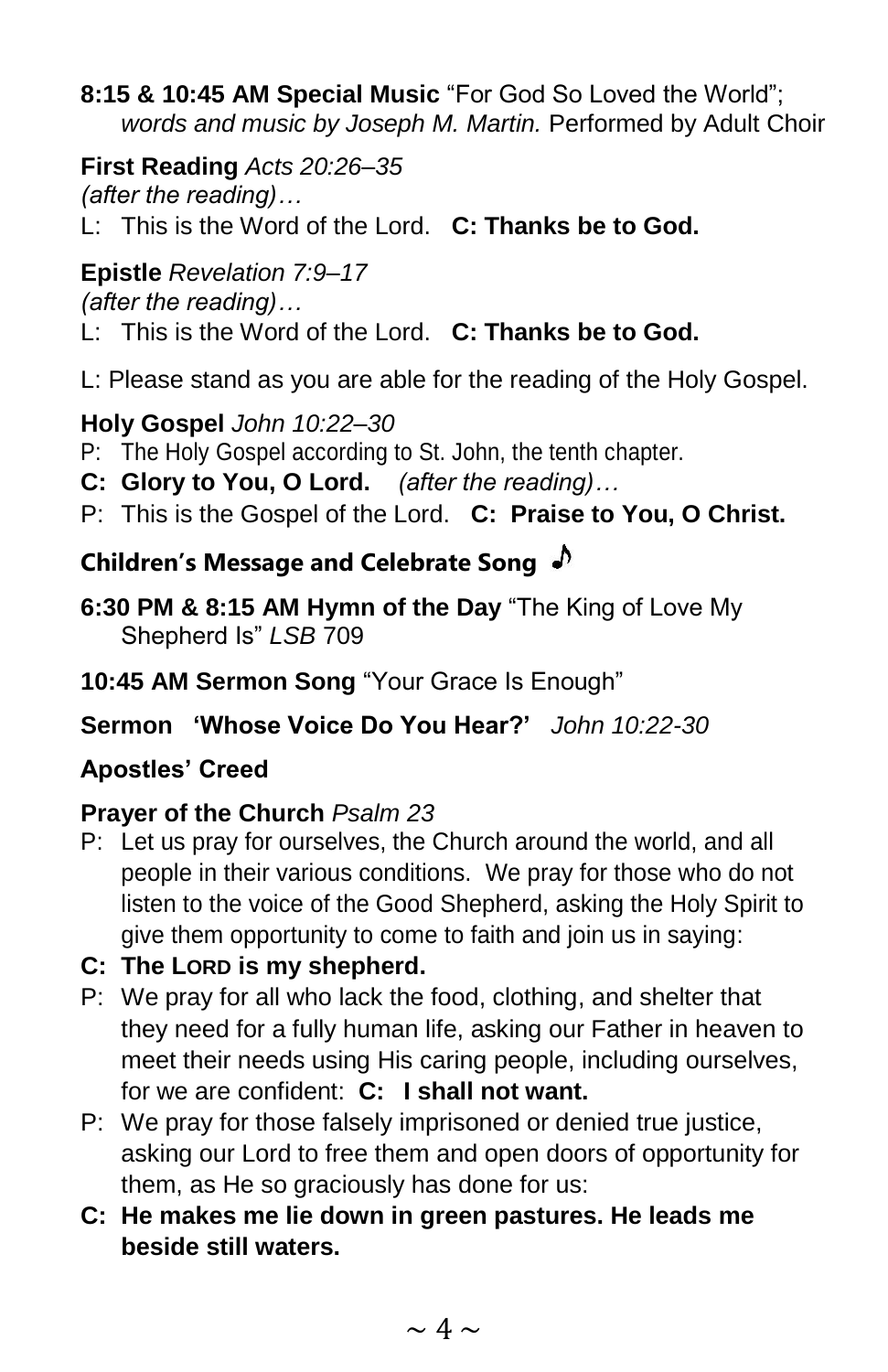- P: We pray for all who are depressed in spirit or unsure of God's will for them, asking the Holy Spirit to lift them up and guide them, that with us they may rejoice to say:
- **C: He restores my soul. He leads me in paths of righteousness for His name's sake.**
- P: We pray for those who are facing sudden crises or long-term ills, and all who are grieving the loss of loved ones, [*including . . .*], asking our risen Lord to lift their eyes to His eternal home so that they may each declare:
- **C: Even though I walk through the valley of the shadow of death, I will fear no evil, for You are with me; Your rod and Your staff, they comfort me.**
- P: We pray for first responders and police at home and for armed forces deployed, asking our Father in heaven to guide and protect them, and for all who grow crops and tend herds that He would bless them with bountiful harvests so that they may thank Him, praying:
- **C: You prepare a table before me in the presence of my enemies; You anoint my head with oil; my cup overflows.**
- P: Finally, we pray for ourselves and all who gather around Word and Sacrament, that the Holy Spirit would keep us firm in the faith so that we may joyfully profess:
- **C: Surely goodness and mercy shall follow me all the days of my life, and I shall dwell in the house of the LORD forever. Amen.**
- **8:15 AM Video - Offering & Attendance / Involvement Cards**

# **Prayer for the People**

P: Blessed are You… one God, now and forever. **C: Amen.**

**Lord's Prayer** *Matthew 6:9–13*

- **10:45 AM Dedication of Fleece Blankets to Redeemer's 2022 High School Seniors / Video**
- $\overline{P}$  Let us pray together...
- C **Heavenly Father, we are giving these fleece blankets as symbols of how our Redeemer members have wrapped their love around our high school graduates through Word and Sacrament, and now, we give these blankets to them as you, Lord, offer your loving arms to them as they graduate from high school and go out into the world. Amen.**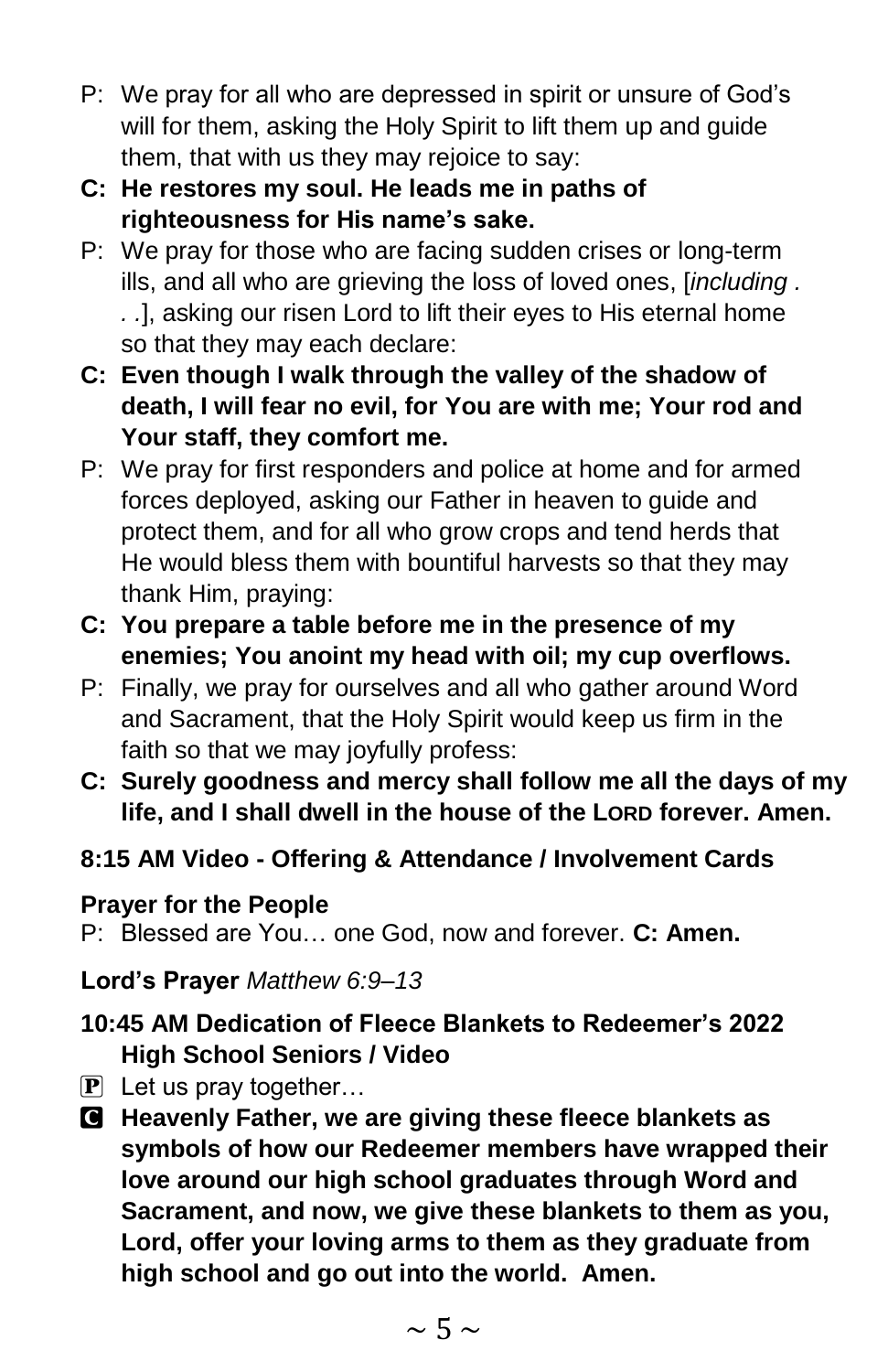# **Benediction**

P: The blessing of God Almighty—the Father who sent His own Lamb to rescue us, the Son, whose voice we hear as our Good Shepherd, and the Holy Spirit, who nourishes our faith and trust in all the promises of God—be upon you, now and forever. **C: Amen.**

#### **Dismissal**

P: Go in peace as you serve the Lord. **C: Thanks be to God.**

- **6:30 PM & 8:15 AM Closing Hymn** "Children of the Heavenly Father" *LSB* 725
- **10:45 AM Closing Song** "River Of Life"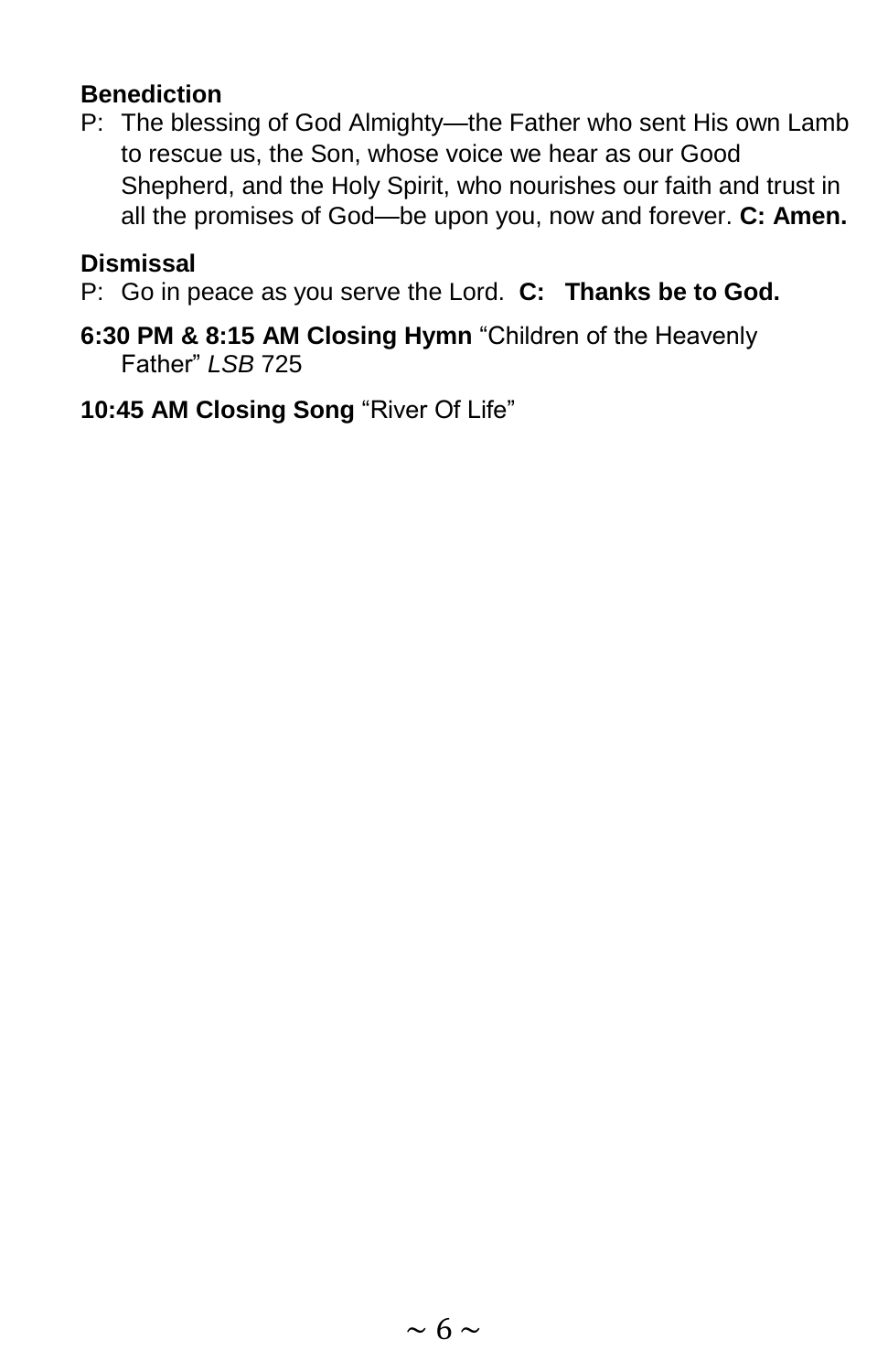# **ANNOUNCEMENTS**

**Welcome!** A cordial welcome to everyone worshiping with us today. We are happy to have you share the joy of this Lord's Day with us. A special welcome to those worshiping with us for the first time. If you are looking for a church home and would like to know more about our congregation, please speak to a pastor after service or call the church at 712.276.1125.

**Our worship services** will continue to be available, traditional &/or contemporary, on our website: [www.redeemersiouxcity.com](http://www.redeemersiouxcity.com/) or you can like us on Facebook or find us on YouTube.

**Children's Bulletins and Quiet Bags** are in the back of the church. Please place the Quiet Bags in the plastic container (next to the bags) when finished. Thank You!

**Large-Print Bulletins** and hearing devices are available from Ushers.

**Please take home,** or discard into a waste basket, your church bulletins as you leave the sanctuary. Thank You

**Prayer requests** may be shared with the Prayer Leader in the Choir Loft after service. We also welcome prayer requests through our church e-mail: [redeemerchurchsc@gmail.com.](mailto:redeemerchurchsc@gmail.com) You don't have to be a member to request prayers.

**If you would like** to give a charitable donation, you may drop off at the church or mail to RLC, 3204 S. Lakeport, Sioux City, IA 51106.

**Altar Flowers** are given by Garlyn & Mary Lyman in honor of their 60<sup>th</sup> anniversary.

**Pulpit Flowers** are given by Brian & Robin Johnson.

**Please stop by Care Corner** to sign an *anniversary* card for Jim & Marilyn Arends celebrating 50 years together.

*Birthday* cards for Barb Atwood and Priscilla Young.

*The quilting ladies of Redeemer had another busy and successful year. Thank you to all who donated new and used material, sheets, blankets. etc. Thanks to Doug Camarigg for setting up the tables and chairs every Monday. 139 quilts were completed for the Orphan Grain Train which will be delivered to Norfolk by WIT student truck drivers. 23 quilts were made for Dakota Boys and Girls Ranch at Minot, North Dakota and 18 baby quilts for preemies born at St. Luke's.*

*Thank you to all of our Redeemer friends for your prayers, kind words, and cards after the passing of Alex's brother. A special thank you to Pastor Zirpel for coming to his funeral service.~~ Alex & Linda Erickson*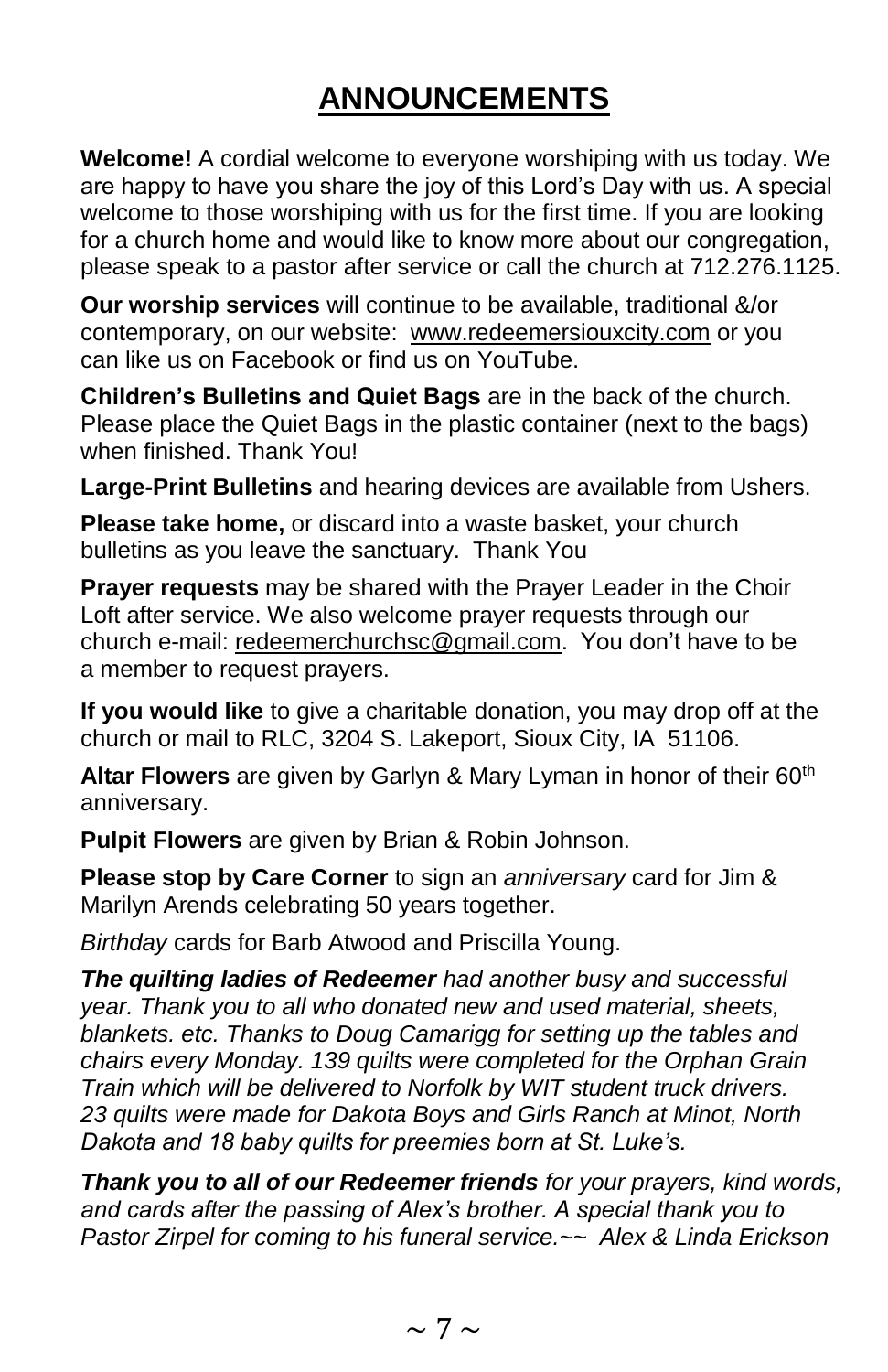*The outgoing Redeemer LWML leadership thank and praise God for the opportunity to serve Him. Thank you and God's blessings to the membership for your support and assistance during our tenure of service!*

**"Jan Null and her Family** would like you to join them for Birthday Cake to celebrate her 80th Birthday next Sunday, May 15. It will be in the Parish Hall during coffee time after the first service- around 9:15 AM."

**During the 10:45 today**, each of our confirmed graduating seniors will receive a fleece blanket, lovingly made by members of Redeemer: **Erin Bridge, Bryce Click, Drew Dvorak, Katelyn Engle, McKenna Hammer, Isaac Jackson, Addison Johnson, Kyle Karrer, Kieran McWashington, Lucy Mehlhaff, Jack Ping, Emma Revell, Jack Sanderson, Cora Shull, and Emma Smallcomb.** This is sponsored by our ConnecTeam and Thrivent Action Team.

**Today for Mother's Day** Redeemer has a gift for all ladies.

**Leadership Council:** We have our regularly scheduled meeting on Thursday, May 12<sup>th</sup>, at 7:30 pm. If you are unable to attend please tell Jim Arends.

**One of our missionary families, Adam Lehmen & family of Puerto Rico,** will be visiting Mission Central on Saturday, May 14, 1:00 pm. If you are interested in attending, Pastor Zirpel has room. Just contact him if you wish to attend. We would leave from the North parking lot at Noon.

**New-member orientation** will be held for those wanting to join Redeemer Lutheran Church: Sunday, May 15, 9:30, Conference Room. For more information, feel free to visit with either pastor.

**Men's Bible Study** has been rescheduled for Saturday, May 21<sup>st</sup>, 7:30 AM.

**Congratulations to the newly elected officers,** please pray for the Lord's continuing guidance for the new officers as they serve the Lord with gladness. *President* - Andrea Van Peursem, *President Elect* – Angie Corderman, *Treasure* (2021-2023)- Carol Bobolz, *Secretary* (2022-2024) – Michaela Uhl, *Ruth Naomi Circle Chair* - Roxanne Flammang, and *Esther Lydia Circle Co-Chairs* - Karen Grieme & Jackie Krueger.

**Principal Position Available:** St. Paul's Board of Ed is searching for the next principal of our school. We ask for your continued prayers and support of our school as we go through this transition. If you have any names that you would like to be considered please send them to Nick Gunn at [Nicholas.gunn@cune.org.](mailto:Nicholas.gunn@cune.org)

**School Secretary Job Wanted:** The Board of Ed is searching for a part time school secretary who has a high school diploma, computer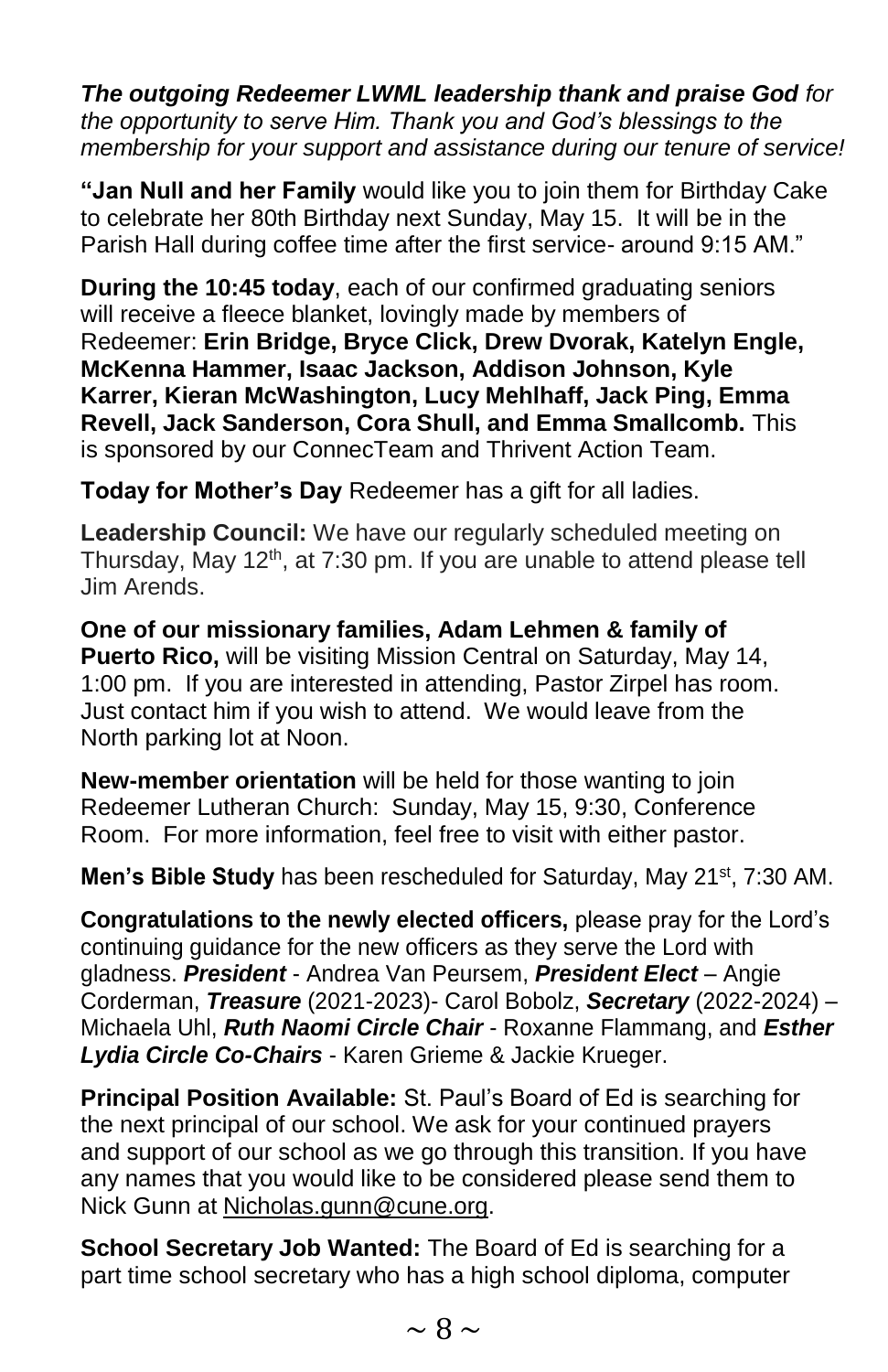and word processing skills, able to work a multi-line phone/intercom. Two years' experience is needed. Must be able to communicate effectively with friendly customer service. Part-time hours (5 hours/day M-F). May help with extended care of the children the hour before school. If interested, call 712-258-6325.

**Volunteer Opportunities!** Prayerfully consider serving the Lord by volunteering to be a worship assistant. We are in need of men and women to fill the following worship assistant positions. No experience is necessary! We will train you! **USHERS-** Looking for people to assist the Pastors in people management during services such as seating, collection of offerings, and maintaining a safe and welcoming environment while worshiping. **TECHNOLOGIST**- Looking for people to run the service projected on the big screen. **GREETERS**- Looking for people to welcome members/guests at worship entrances prior to worship services. If interested, sign-up sheets are at the back of the sanctuary.

**Volunteers attempting to schedule home visits** for the "Every Member Visit" initiative this past month discovered quite a bit of inaccurate demographic information for our members. As it is important to maintain an accurate database of our membership, we are going to begin contacting members to confirm demographic information. Julie Barto, Pastor Zirpel's Assistant, will begin reaching out to the membership on Monday, April 18th. We would also like to encourage you to update the attendance card when you attend worship in case you have any changes in your address, phone, or email. Thank you!

**A T-bone steak fundraiser for St. Paul's Lutheran School** is being held presently. Because of significant increase in purchasing the steaks, we have had to increase the price. T-bones are 2 for \$20, similar in size to last year (about 12 oz each). Available in our kitchen freezer. You can buy a whole case of 12 for \$120 or 6 for \$60 if you wish. Talk to either pastor, or during the week ask at the office. ~~Pastor Zirpel

**To Receive reminders and important information please add all the following groups that apply to you. Remind Groups:** Redeemer Middle School (text "@redeemms" to 81010) Redeemer High School (text "@redeemyg" to 81010) Redeemer Young Adults (text "@rlcya" to 81010) Rock Sunday (text "@redeemsun" to 81010) Rock Wednesday (text "@redeemrock" to 81010) Redeemer Family Events (text "@redeemfam" to 81010) Redeemer Lutheran Church (text "@rlc3204" to 81010)

**If you have** "new" flats (lids) and/or new/used canning rings (narrow or wide), you no longer need, we would gladly accept your donation.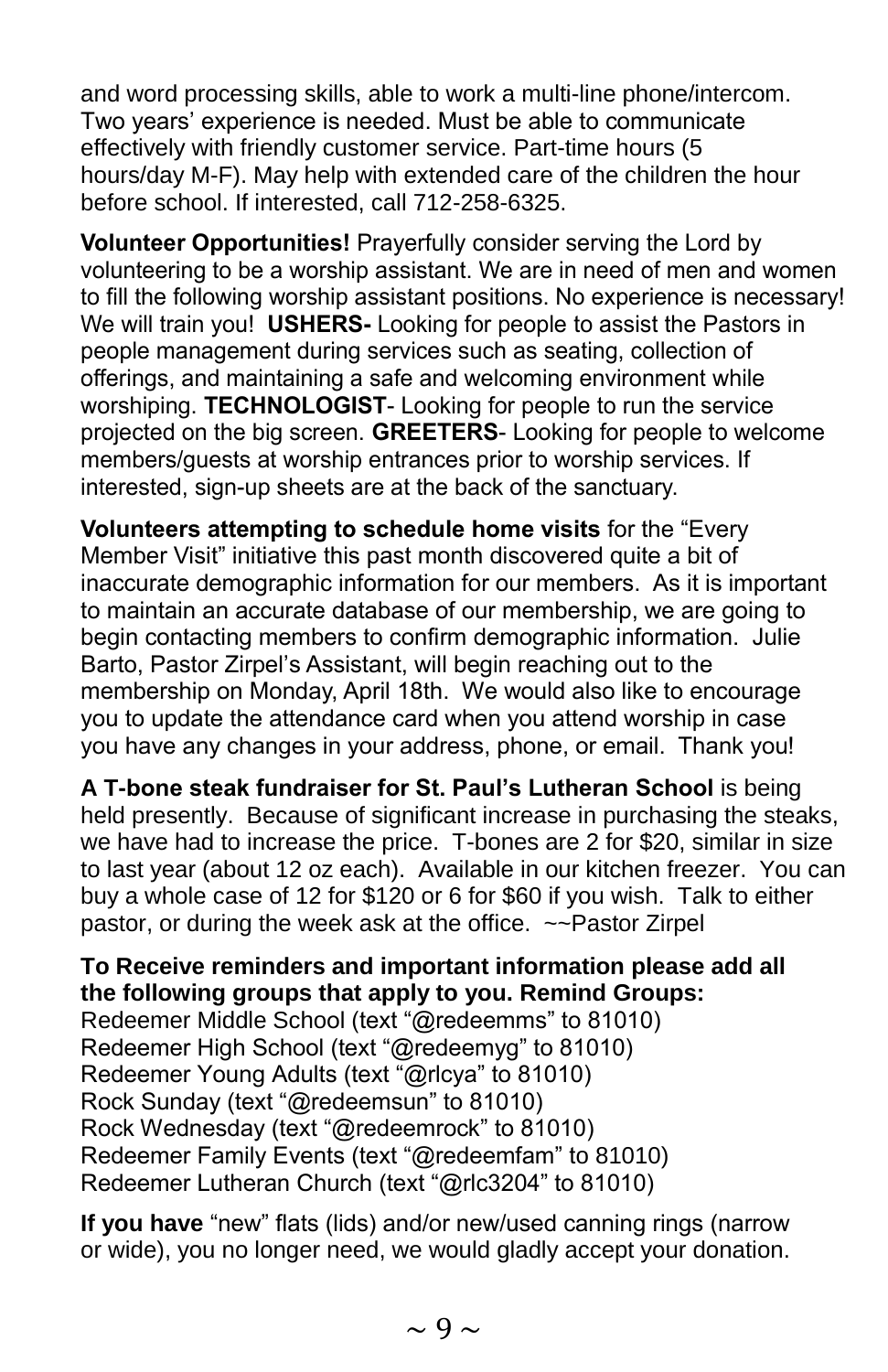Just put in a sack or box and place outside Pastor Zirpel's door. Canning jars also accepted. ~~Thank You!

#### **Additional Listening on Sundays:**

1. Good Shepherd Hour- 8:00 AM KSCJ

2. Lutheran Hour- 8:30 AM KSCJ

3. Main Street Living- 10:00 AM KCAU, Channel 9.

**May 8 airing -** This is the Life – "Dead End" – Because of frustration with his life, a man turns to drinking and another woman. Worship Service – Rev. Erik Christensen of Grace Lutheran Church in Wayne, NE, delivers the message "Staying Alive" based on Acts 20:17-35. If you would like to watch **Main Street Living** at a different time other than Sunday morning, 10:30, you can log on to the website (www.mainstreetliving.com). Just hit "Sioux City."

**Come Join Us on Facebook** ---- LWML Redeemer Lutheran Church - Sioux City.

#### **Please Like our Facebook**

**page** [https://www.facebook.com/Bibishopemissiontrip](https://www.facebook.com/Bibishopemissiontrip/) Follow us for great stories, pictures, and updates. Thank you!

**Please Like us** our Facebook

page [https://www.facebook.com/RedeemerLC](https://www.facebook.com/RedeemerLC/) 

**Always clearly mark your "special" offerings,** so that the office can make sure that you are credited properly. Missionary support is always sent to Mission Central (Gary Thies, Mapleton, IA) through Redeemer Lutheran Church. Your quarterly statements will reflect your "special" offerings if clearly marked.

**Redeemer's Missionaries** of the year for 2022 are the Adam Lehman Family and the JJ Wolf Family. Contributions may be made to their accounts to Redeemer Lutheran and earmarked as such at any time. Contributions are then sent through Mission Central (Gary Thies, Mapleton) by Redeemer. Thanks for your consideration!

**God bless you and be safe!** Redeemer Lutheran Church Leadership Council, Elders, & Staff.

**Youth Collecting Cans & Bottles!** Please bring in all your RINSED IOWA 5¢ cans and bottles (**PLASTIC ONLY-NO GLASS)** and place in the containers outside the Youth Room Door! Thank You!

**Building Healthy Families**: Scripture is full of references to mothers and their unique qualities. 1 Corinthians 13:4-8 isn't typically thought of as one of them but think of mothers you know who are living examples of the high calling of love described there: *Love is patient*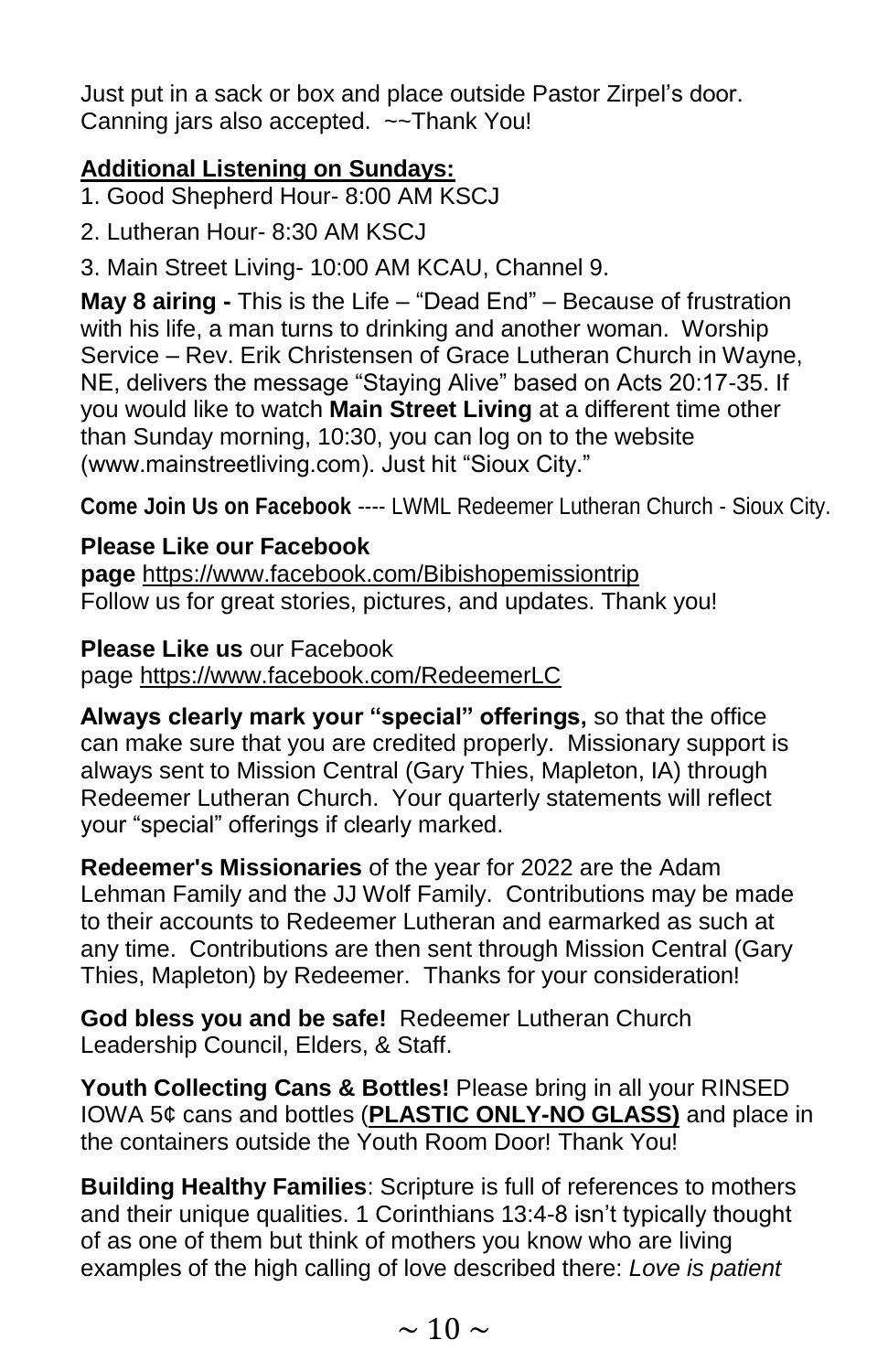*and kind; love does not envy or boast; it is not arrogant or rude. It does not insist on its own way; it is not irritable or resentful; it does not rejoice at wrongdoing but rejoices with the truth. Love bears all things, believes all things, hopes all things, endures all things. Love never ends.* Happy Mother's Day to all women who so lovingly care for others. (P.S.: Call your mother!) **Lutheran Family Service**  www.LutheranFamilyService.org.

# *SERVING THIS WEEK- (May 5 & 8, 2022):* **Sunday 8:15 AM Team 2**

*(Scott Ernst, Roy Olsen, Lamont Onken, Phil Schauer, Brian Duff*) **10:45 AM- Team 5-** (Mark Shapiro). **GREETERS: Sunday 8:15 AM-** *Lori & Dave Albrecht.* **10:45 AM-** *Marty & Marcia Delperdang.* **ACOLYTES: Sunday 8:15 AM-** *Jonathan Wittman.* **10:45 AM-** *Emma DuBois & Addy Hildman.* **TECHNOLOGIST:****Thurs. 6:30 PM** *TBD;* **Sun. 8:15 AM-** *TBD; 10:45 AM- Curt Green.* **COUNTING TEAM: #1** *(Buckley & Lessmann).* **COFFEE & ROLL SERVERS:** *John & Anita Stansell* 

*SERVING NEXT WEEK- (May 12 & 15, 2022):* **USHERS:** *same as last week.* **GREETERS: Sunday 8:15 AM-** *Scott & Brenda Ernst.* **10:45 AM***open.* **ACOLYTES: Sunday 8:15 AM-** *Jonathan Wittman.* **10:45 AM-***Peyton Schutt.* **TECHNOLOGIST:****Thurs. 6:30 PM** *TBD;* **Sun. 8:15 AM-***TBD; 10:45 AM- Curt Green.* **COUNTING TEAM: #2** *(Mack & Hermelbracht's).* **COFFEE & ROLL SERVERS:** *Paul & Cindy Fleckenstein*

#### **Record of Our Discipleship: Week Ending May 1, 2022**

Worship Attendance: Sunday, 43+116+113=272 (19%) Adult Bible Study: 13; ROCK Sun: 28; ROCK Wed: N/A Sudanese: 11

| <b>Date</b>                  | <b>Income</b> | <b>Budgeted Income</b> |         | ℅    |
|------------------------------|---------------|------------------------|---------|------|
| May 1, 2022                  | \$13,571      | \$14,046               |         | 97%  |
| Year-to-date                 | \$306,011     | \$252,836              |         | 121% |
| <b>Building Fund Income:</b> |               |                        |         |      |
| Year-to-date                 |               | Weekly Income          |         |      |
| \$7,110                      |               | \$20                   | \$7,130 |      |

#### **THIS WEEK AT REDEEMER**

#### **Sunday, May 8, 2022**

#### Mother's Day

8:15 & 10:45 AM Worship Services 9:30 AM Adult Bible Study 9:30 AM ROCK Sunday